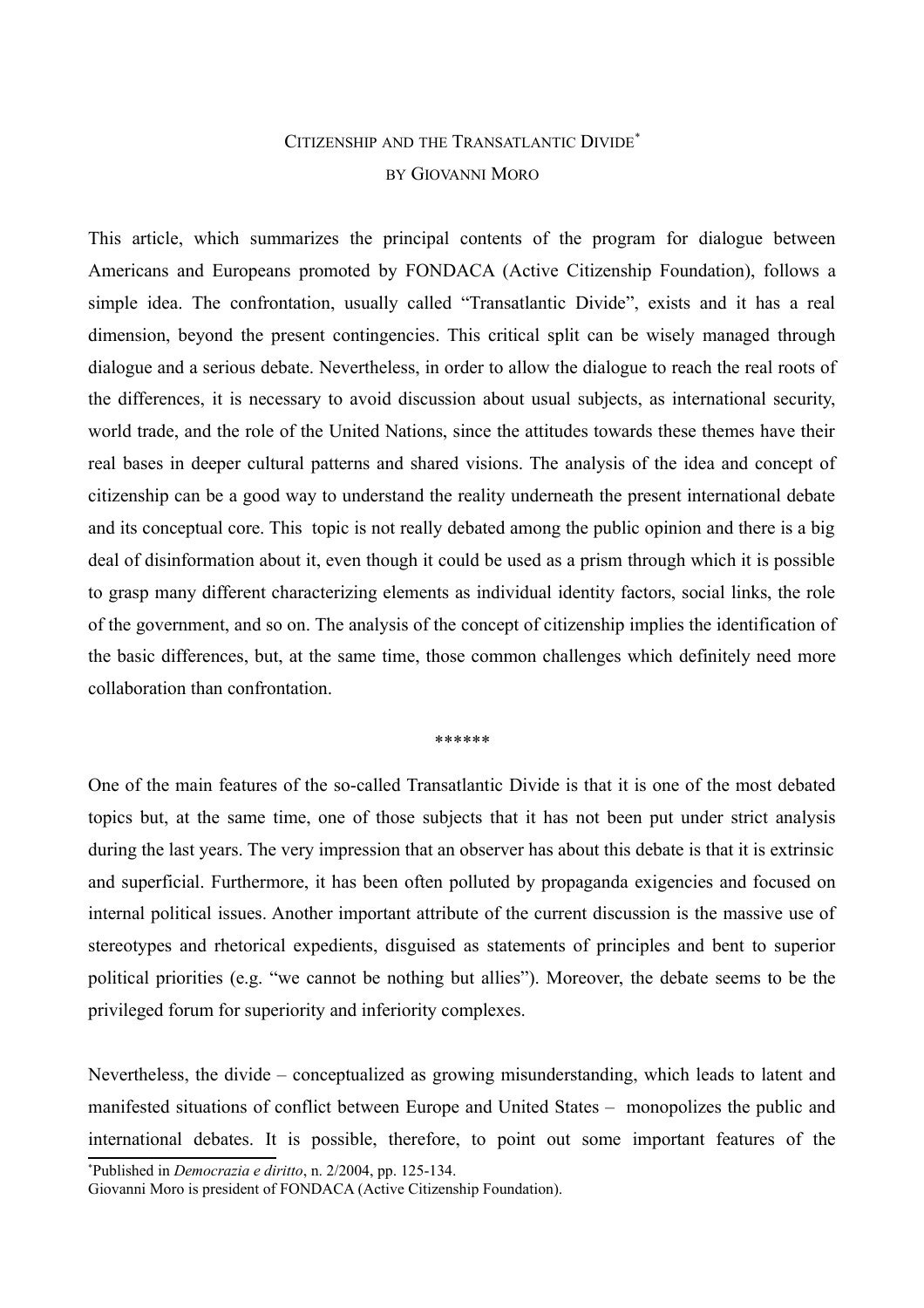Transatlantic Divide from which to start in order to go further in depth in the conceptualization of this important issue.

Firstly, we have to fully realize that the differences, which represent the main subject of this article, were not born during the rise to power in the United States of the presidency of G.W. Bush and of a group of fellows (the neo-conservatives), who brought to the White House really odd ideologies. In fact, this phenomenon and the reasons of the confrontation between the two side of the Atlantic Ocean, are widespread into the whole American ruling class.

Secondly, we have to highlight the fact that Europeans, despite their differences, show divergent feelings, ideas, attitudes and interests with respect to Americans. The fact that some European governments have decided to be allied with the United States in the war on terror does not represent a contradiction, since in those states the ruling class has to face a real and deep public discontent, as the Spanish election of March 2004 demonstrated.

Thirdly, the Transatlantic Divide is not a post-9/11 phenomenon, since it has been previously present in the transatlantic relationship. The international debate and confrontation between Europeans and Americans on the global policy on human rights, and in particular on the institution of the International Criminal Court can be taken as a good example and as a symptom of the preexistent differences between Washington and the European countries. The issues regarding world trade, the role of the United Nations and the environmental policy could also be used as useful illustrations of the persistent differences.

Fourthly, we have to realize that, even though cultural, political and economical differences between Europe and USA had always been present, in different degrees and intensity, since the end of the Second World War, those divergences mutated in a real divide after 1989, and the end of the communist regimes in eastern Europe. This transformation was probably due to the end of the Cold War and the simultaneous end of the need of unity among the western countries against the communist threat.

Fifthly, we have to consider the fact that beyond the appearances made by stereotypes, propaganda speeches, ideological debates and arguments, there are real cultural differences that represent the core of the Transatlantic Divide. Those discrepancies have a cognitive aspect, related to the representation of the reality, and an operational side, related to differences of interests, resources,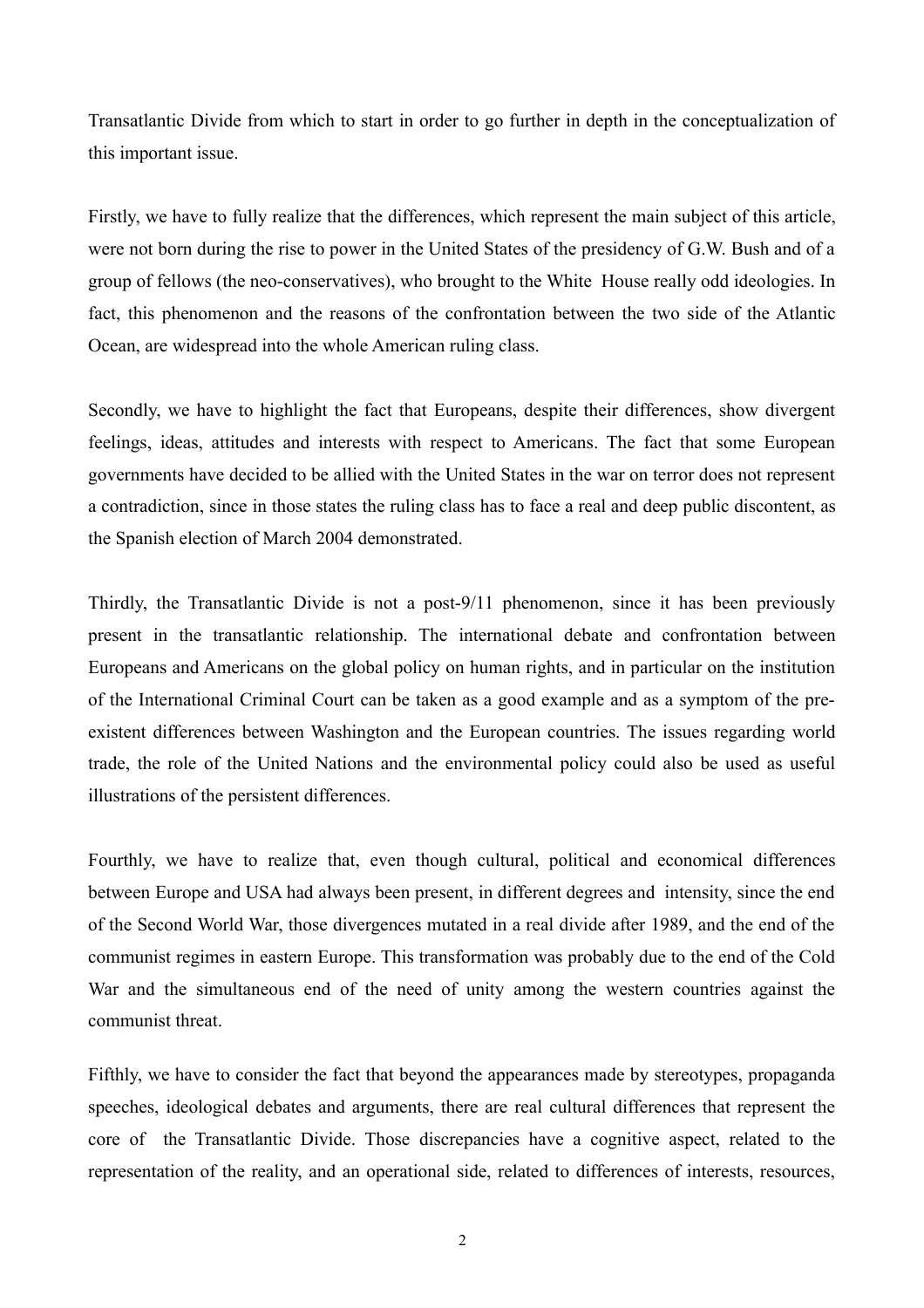power, etc. Those two aspects overlap and interact to create a real difficult and intricate situation, which will be really hard to solve.

\*\*\*\*\*

Now that these simple premises have been pointed out, it could be possible to begin to understand the problem of how to face in a serious and creative way the differences between the two sides of the ocean, not necessarily to solve them once and for all, but to manage them with consciousness in order to search out the best elements and, at least, to avoid more serious problems. A rather easy starting point could be to increase the knowledge not only about the Transatlantic Divide, but also on the fundamental factors that lie at the very core of the issue. We have to fill the gaps in information and knowledge that generate and augment the confrontation. And in order to succeed we have to go down to the roots of the differences rather than stop our enquire at a superficial level.

Following this idea, FONDACA (an institution recently created in order to promote research, formative and cultural activities, following the experience of the Italian movement Cittadinanzattiva) has promoted, during the year 2003, a program aimed at the increasing of knowledge and information exchange between Europe and United States that has been focused on the issue of citizenship. Conferences and workshops on the American experience had been organized in Rome, while other meeting had been held in Washington and New York. These meetings had been attended by researchers, people involved in politics, in public administration, in civic initiatives, in business and in the information environment<sup>[1](#page-2-0)</sup>. The program will continue through different initiatives during the years 2004 and 2005, and it will be aimed at filling the present and reciprocal knowledge gap about the subject as well as at the identification of the differences, similarities and common challenges. In this article some of the results of the already performed parts of our program will be showed, while the more recent developments could be followed on the website [www.fondaca.org.](http://www.fondaca.org/)

\*\*\*\*

 Although the choice to start from the idea of citizenship to fill the gaps in the understanding and knowledge between Europe and USA could be considered as peculiar, the reasons for such a choice will be clearer when we will start to analyze in more depth the concept of citizenship.

<span id="page-2-0"></span><sup>&</sup>lt;sup>1</sup> Among the main speakers were: Morris Fiorina, Stanford University (CA), Victor Pérez-Diaz, Complutense University (Madrid), Ulrich Preuss, Free University (Berlin), The events have been organized in close relationship with the following academic institutions: Centre for Transatlantic Relations, John Hopkins University (Baltimora), Centre for the Study of Europe, Columbia Univerity (NY), Department of Political Studies, Catholic University (Washington).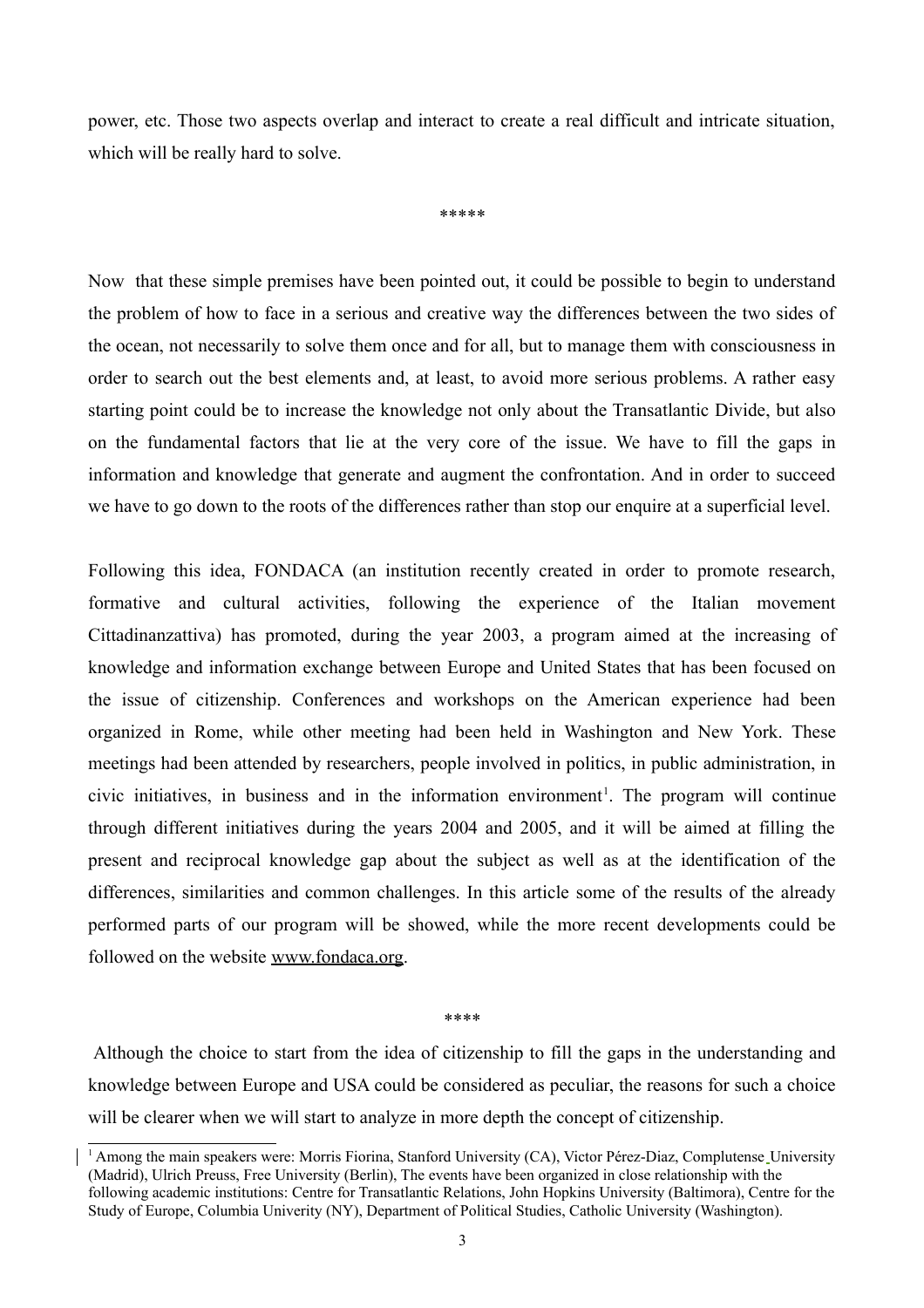When we talk about citizenship we intend a principle by which an individual human being belongs to a specific society that works at different levels and that is composed by different dimensions: a system of rights and duties that persons have to pretend and fulfill before the state, a structure of individual powers and responsibilities in the public life, a whole of values and rules on which reciprocity and interdependence are based, a social status that, at the same time, can include or exclude an individual from the society to which he/she belongs. Following this school of thought, citizenship has something to do with the personal and social identities, but it is strictly related with the institutional and public functions that lie at the core of any advanced society and it is linked to the dynamics between institutions and society.

The citizenship's multi-faced nature, that involves individuals and community, social and institutional environments, cannot be underestimated. In fact, this characteristic could work as a prism, and can produce a split and a modification of the reality's representation, offering, meanwhile, more analytical visions and perspectives. In other words, since the idea of citizenship could be heuristically relevant in the field of the relationship between Europe and United States, it is definitely worth a deeper analysis.

In this sense, the idea and phenomenon of citizenship furnishes the observer with an unique viewpoint from which look at differences, analogies and common European and American challenges. Concretely, we have to underline, once more, that there is a great deal of disinformation about citizenship and the related subjects on both the Atlantic's shores. For example, it is a quite widespread opinion in Europe that the United States do not have any system of welfare at all, while the American public opinion believes that something like European citizenship does not exist. Furthermore, since the very concept of citizenship, in the contemporary world, lays at the heart of deep tensions and mutations, the identification of common challenges could have a real empirical importance.

\*\*\*\*

Moreover, we have to add at the previous epistemological premises an important methodological note. The comparison of the "two citizenships" can be properly done only if we are aware of the deep differences between the two compared phenomena and the degree of arbitrariness involved in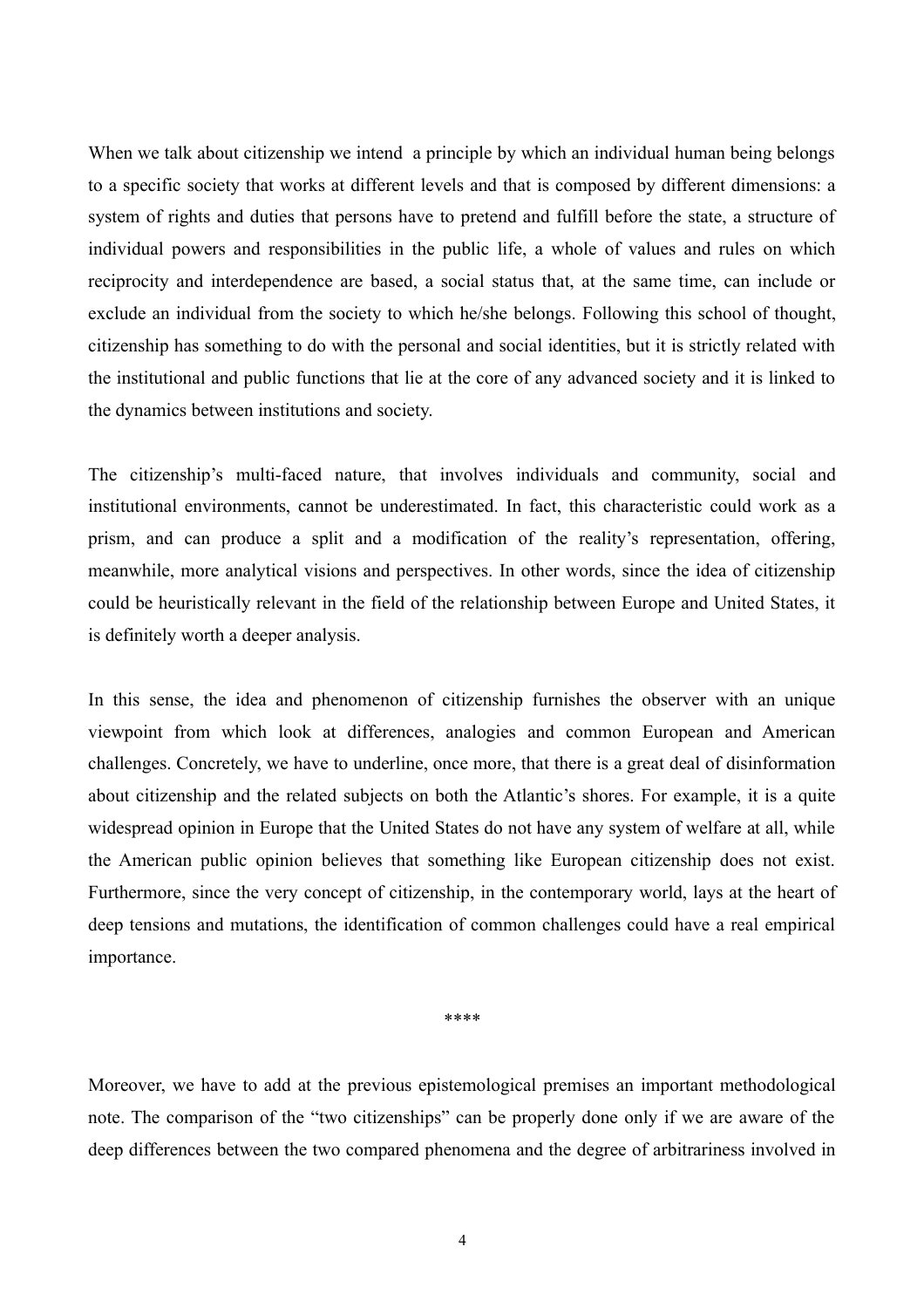such an operation. Some examples will be useful in order to better understand the differences between the European and American models of citizenship.

The American concept and experience of citizenship has an undoubted central role in the history of the United States and it is really well defined in terms of its fundamental characteristics. At the same time, it reflects the lack of a long common tradition and the need to respond to the exigency to deal with the present and future challenges. Moreover, it evolved in an environment characterized by the lack of pre-existent institutional structures and, therefore, it evolved on a parallel path with the institution building process. Furthermore, in the opinion of some scholars, the American idea of citizenship was born well before the American state, as seems implicit in Tocqueville's reflections on the American tendencies to build up associations to face common problems and preserve shared interests.

From this stand point, American citizenship appears to be based on a relevant social patrimony that has allowed the inclusion into the social life of several ethnic, religious, and linguistic groups. The evolution of the American citizenship had deeply influenced the development of the representative institutions and of the public life. The current debate on the crisis of the civic feelings in the United States, stimulated by a series of articles by Robert Putman and summarized in the book "*Bowling Alone*", refers to a long term phenomenon, which has real deep roots.

The European citizenship, on the other hand, has been established just in 1993, through the Maastricht treaty. It is not linked to any national state or standard representative democracy. Furthermore, it is neither based on any well defined social nor on a cultural identity, nor on a common language, and not even on a shared history. Therefore, we are before a "non standard" reality.

Although very young, the European citizenship has been criticized by different and opposing points of view. From a "federal" stand point, it has such a poor content that it cannot have any concrete meaning for the Europeans. On the contrary, from a "confederate" point of view, the European citizenship represent a menace to the national states. In some critics' opinions, since there is not an European civil society, an European citizenship cannot exist. Other critics think that, given the fact that citizenship can exists only if related to a nation-state, "nobody could belong to a treaty" (in the words of a British MP during the European Convention's debate). Nevertheless, in the last ten years, a bill of European rights has enriched the European citizenship's meaning; a new currency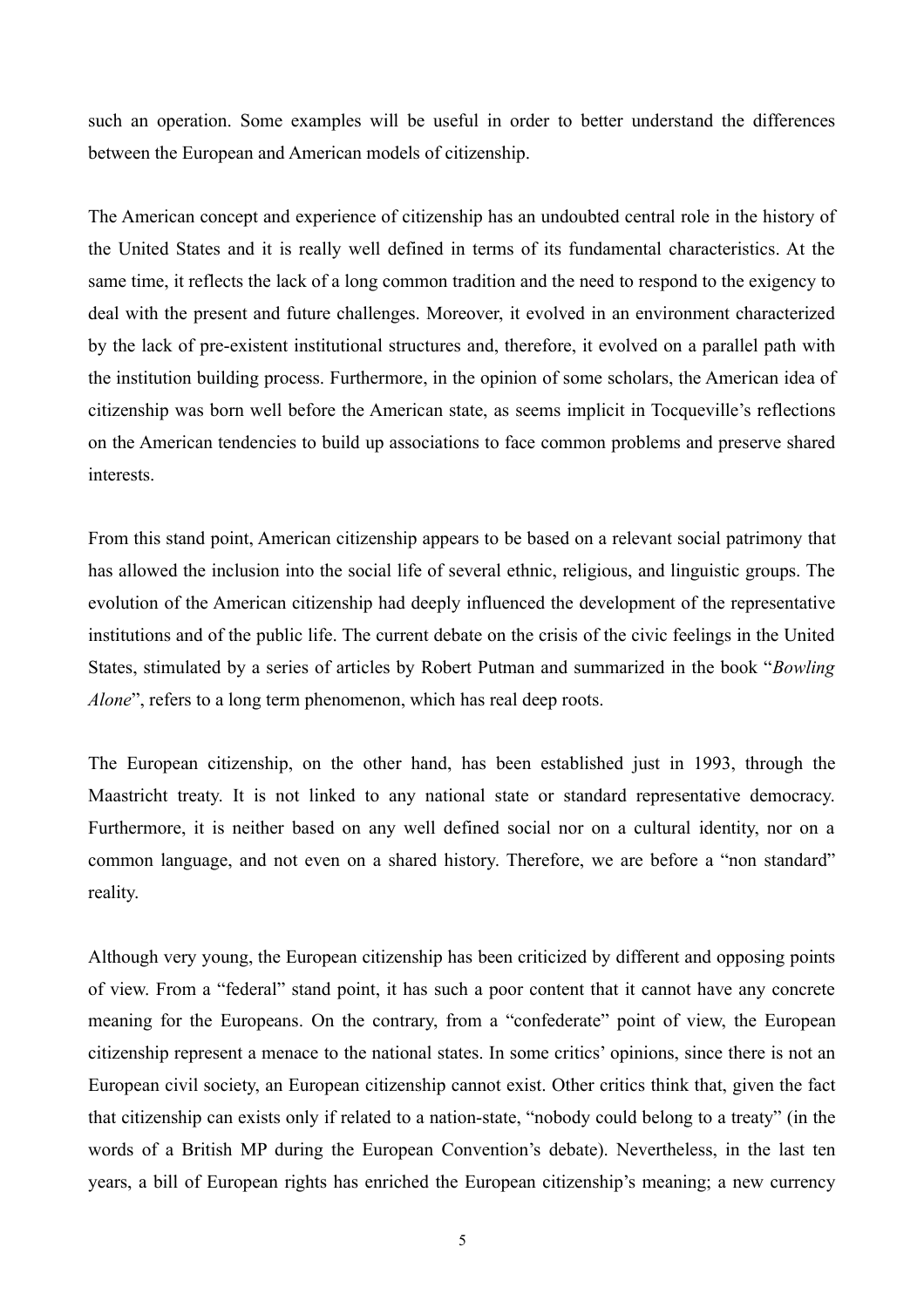has been introduced in the majority of the European countries; policies to safeguard the European citizens had been implemented in the field of customers' protection, of social cohesion, education, environment; the European Union has been enlarged through the accession of ten new states; a new European constitution, that will only enhance European citizenship before the nation-state ones, has been approved. Moreover, some proposals have been put forward in order to allow third country citizens long-term resident in the European territory to get the European citizenship. The work of the civic organizations allover Europe, and the growing links between them, are slowly but constantly creating an European civil society.

Therefore, because of its anomalies, the European citizenship could be considered an experimental lab for the contemporary democracies. The main issue at stake is represented by the creation *ex novo* of a supranational citizenship, a principle of belonging and a set of rights and duties that do not derive from any other national state.

In order to allow a proper comparison between the European and American concept of citizenship, we have to take into consideration the European tradition on citizenship and use it as background for a better understanding of the European citizenship as such. This tradition, notwithstanding the differences characterizing the different national approaches, is, nevertheless, similar enough to be treated as an unique phenomenon.

\*\*\*\*

During the meetings organized during the year 2003 by FONDACA, several issues emerged and different topics were discussed at length. All the discussions, put together, could almost be considered as an index of the differences between the American and European perceptions of citizenship. From this first inventory, new elements came out, which could be used as a second list of the common challenges the two sides of the Atlantic will have to face in the future.

In the following pages we will illustrate these two inventories, ending with some considerations about the role that can be played by civic associations in order to fill the transatlantic divide.

The differences' list is articulated in six points.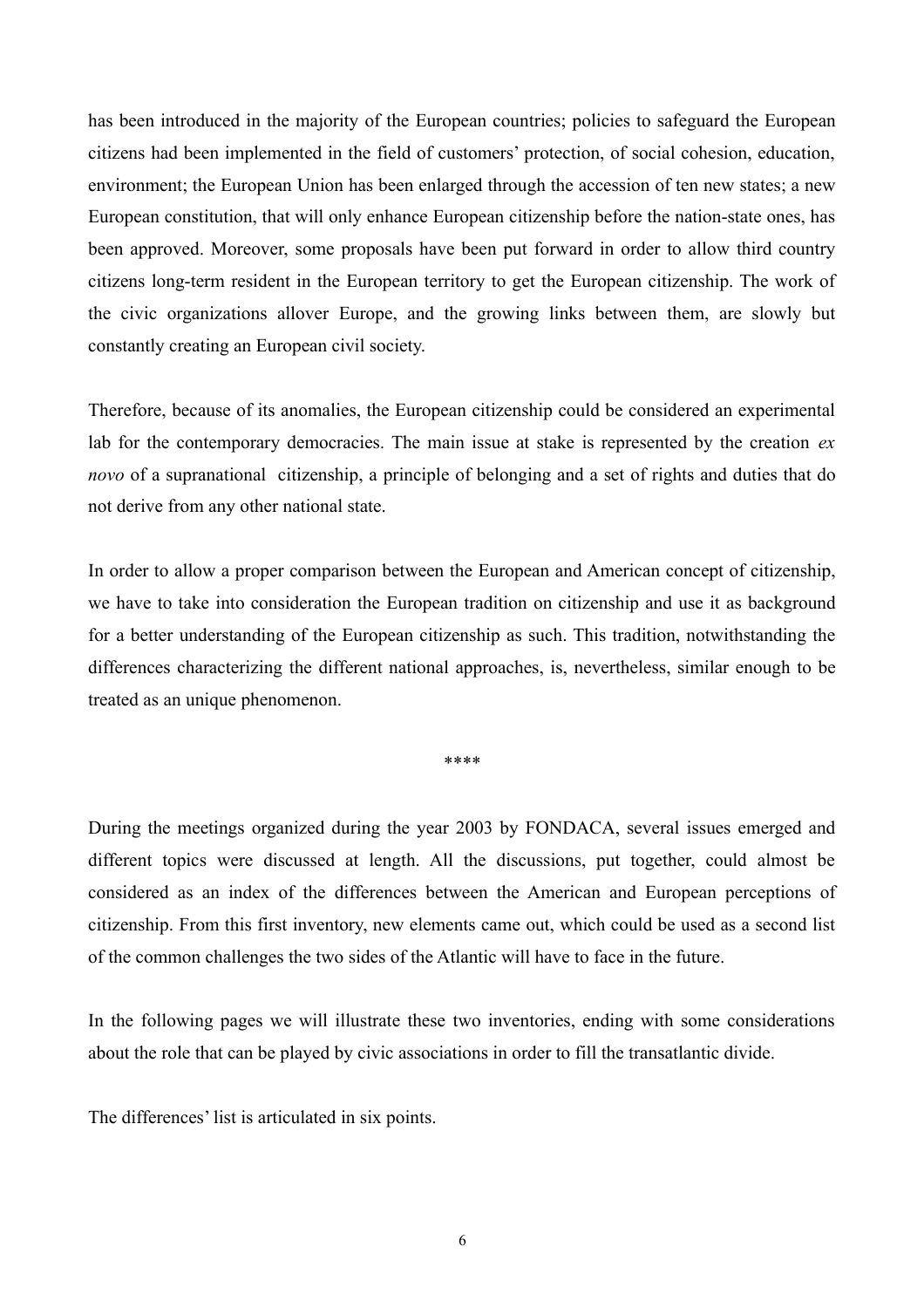The first point regards the basis of citizenship as such and the factors that determine its acknowledgment and acquisition. In the European case the two main factors determining someone's national belonging (even though in different degrees depending on the nation we are taking into consideration) are *land* and *blood*: that is, the place where someone was born and his/her parents' nationality. That means that in the European tradition we can acquire a citizenship either because of our place of birth or because some of our relatives come from that particular country. Although there is a good deal of debate about the so called *ius domicilii*, that does not mean that the basic elements of the concept of citizenship have been changed. On the other hand, the American idea of citizenship is clearly based on shared values and beliefs, and this feature is even more understandable, given the fact that the real strength of the American society lies on its multiplicity of ethnics and cultural groups. The different American and European experience is clearly visible, for example, in the US immigration policy: even after the 9/11 and, notwithstanding the several restrictions put on the number of accesses in the country, the US government concede its citizenship to almost one million people per year, a larger amount than the total figure of the whole countries belonging to the European Union.

A second difference to be underlined is the relation between citizen and government. In the European tradition the state has a dominant role in the relationship and, in certain ways, it precedes the citizens. On the other hand, in the American tradition the state has a definitely weaker and reduced role to play, regardless of conservative or liberal vision of the public life. The European citizens face a strong government, that tend to a monopolistic management of the public life, while American citizens have to deal with a weaker state that does not pretend, and has not the means, to implement every governance function. An index of this basic difference could be represented by the different use of the word "public" on the two sides of the Atlantic ocean. In the European context, such a word means what belongs to the state, while, in the American tradition, it defines what actually belongs to the community. We could discuss about the real meaning of the concept of community, but it doubtless does not mean the state. Furthermore, it is quite interesting to notice that the term "subsidiarity", which is so increasingly used in Europe in the present political debate and in concrete policy programs, it is difficult to understand on the other side of the Ocean.

Related to the latter difference there is a third point of discrepancy between the American and European experiences, namely the identification of the supreme community's interest to which every citizen has to give its contribution. In the European tradition the supreme good is represented by the general interest. The latter concept is put in practice through the mechanism of representation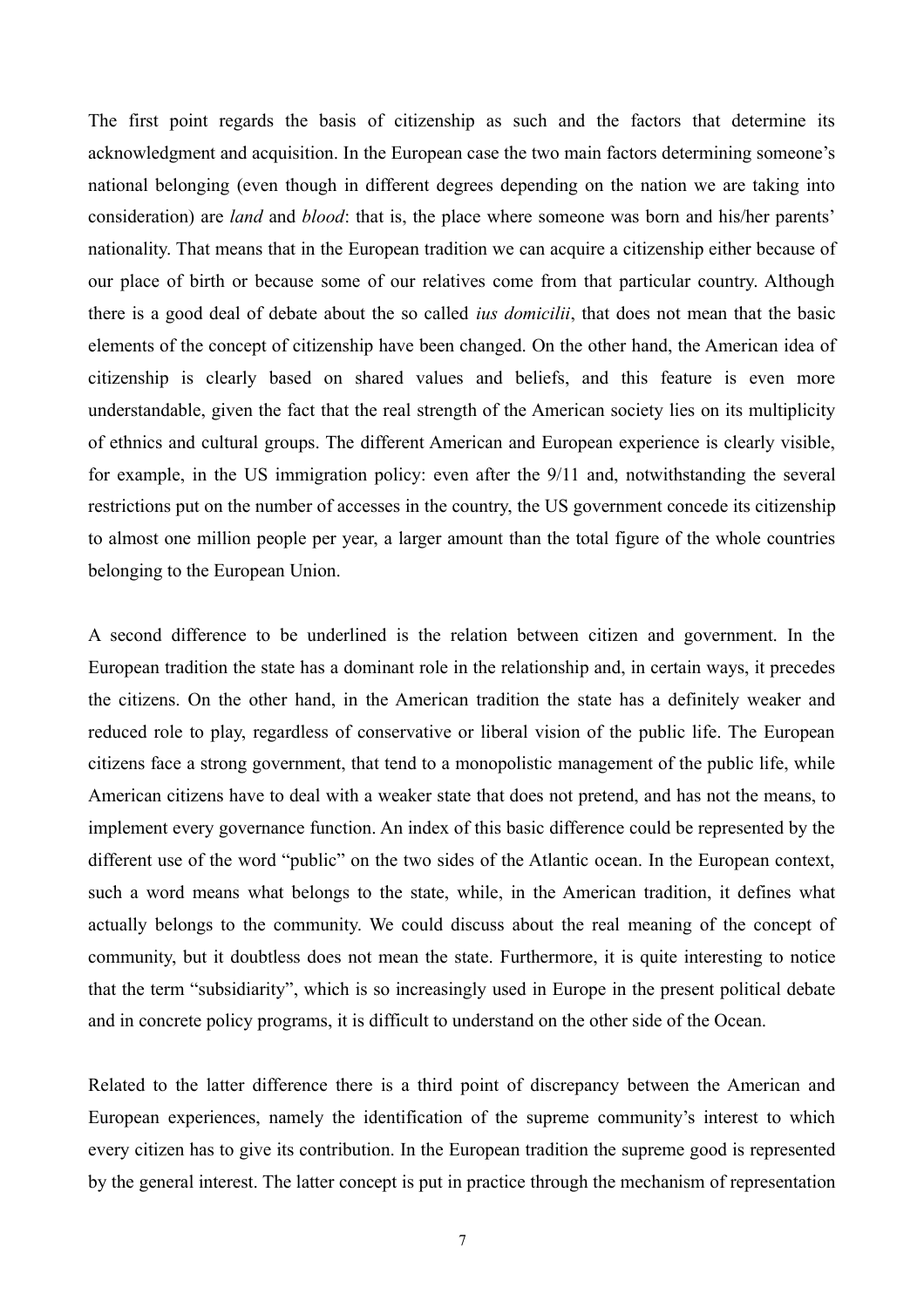that works thanks to the vote of the citizenry, and it does not necessarily coincide with everyone's or even someone's interests. In the American tradition, on the other side, the supreme good is identified in terms of common interest, while the idea of general interest is really difficult to understand. The common interest is clearly something less abstract than the general interest. In simpler terms, the common interest refers to the practical concerns of a community or to those expressed by its majority. Moreover, it is useless, in this context, to get into the controversy about the dangers of a "majority's dictatorship", which are implicit in such kind of vision that put the common interest at the center of the mechanism, as it is ineffectual to enter into the debate regarding the threats of oligarchy, implied in scheme that has its pivotal element in the idea of general interest. At the present stage it is sufficient to underline the differences between a concept of citizenship (and democracy) devoted to the idea of general interest and that committed to common interests.

A fourth difference has to do with one of the most important operative forms that citizenship takes, namely the idea of social citizenship, especially referred to the welfare policies. There is a fundamental misunderstanding about the theoretical interpretation as well as the operational patterns of this element. On one hand, from the American point of view, the European welfare state is considered as highly bureaucratic and based on mere assistance; furthermore, it seems, from the US perspective, that such a mechanism tends to mortify the individual values and to award parasitical behaviors, trying to guarantee a high or full degree of social protection. On the other hand, from an European stand point, it appears that the US welfare state simply does not exist. The main point, though, is that while the European scheme is based on the state, the American one has, as its backbone, the community, and its ability to gather private and social resources in order to guarantee assistance for the most disadvantaged people. It is clear that such a divergence produces deeply different situations in terms of access to services, and that the European reluctance to change its welfare model is definitely reasonable, despite the well-known problems of European welfare systems. Nevertheless, as it will be seen afterwards, it could happen that opposite starting points could lead to a convergence on the nature of the main problems to be faced.

The fifth element is represented by the issue of the rights, which is strictly connected to the previous point. The main difference between Europe and USA on this subject is that, while the former focuses on social rights, the latter aims its attention at individual rights. This is one of the most known differences between the American and European contexts, and it has relevant consequences on the operative side of the systems. For example, following the opinions of some scholars, this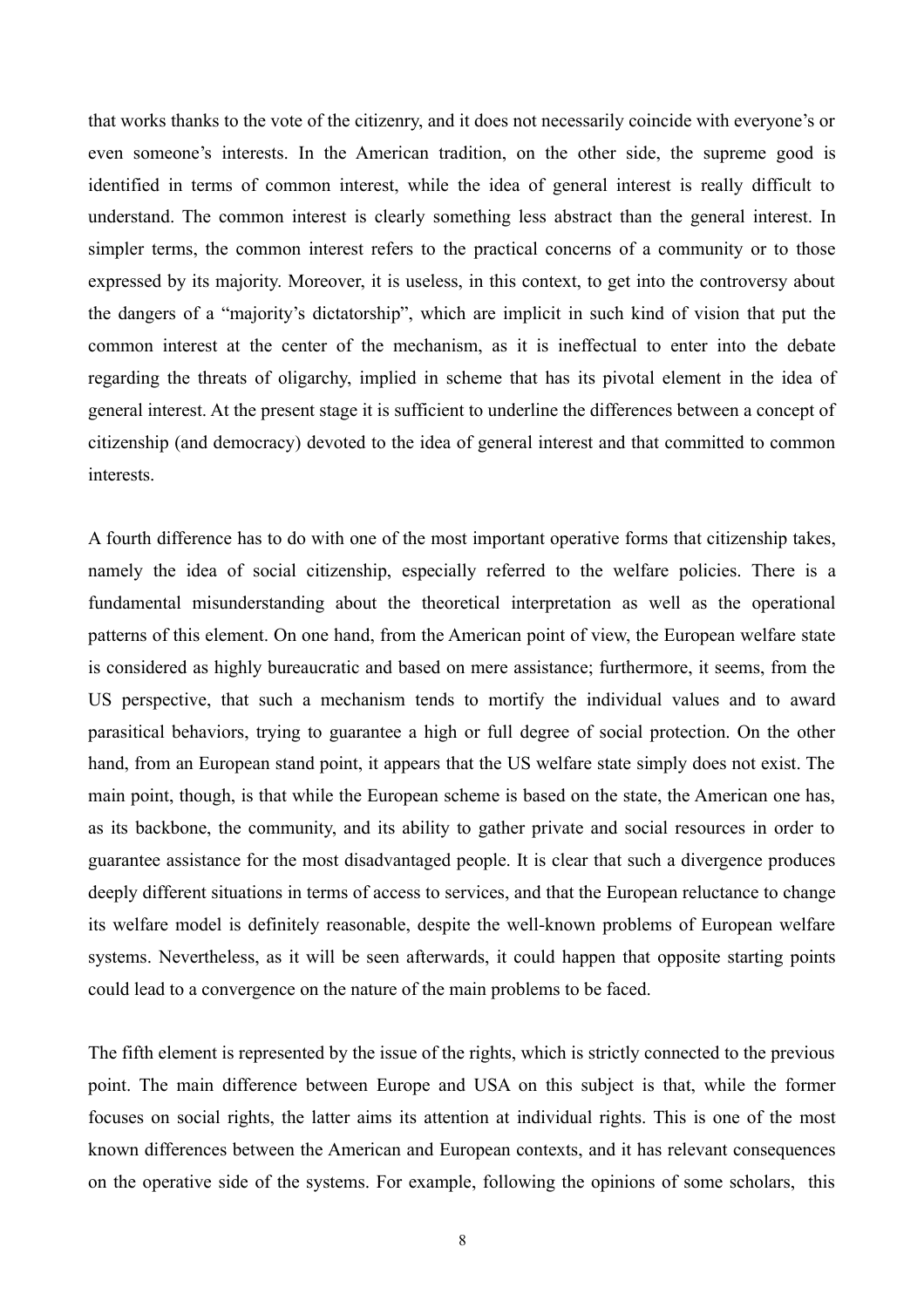discrepancy is one of the main reasons why there is such a divide between the two sides of the Atlantic regarding human rights' issues, especially on the problem of co-operation between rich and poor countries. It might be useful, furthermore, to add that, for certain observers, the emphasis put on rights and individual responsibility represents the fundamental concept on which lies the very foundation of the cultural pattern "to give back to the community" the benefits he/she had had, which might represent the origin of the concept and practice of the corporate social responsibility US.

The last element to take into consideration in terms of differences is the relationship between citizenship and political dimension. At this point we are not talking about the obvious linkage between citizenship's practice and formation of the representative institutions (were there are no relevant differences), but we are referring to another aspect, that may be considered of a lower rank, in institutional terms, but that has a primary role to play from a practical point of view. We are referring to the connection between civic and political dimension. In this context, the term civic dimension means the daily commitment of a single citizen in the public life through volunteerism, good neighborhood, advocacy activities and so on. On the other hand, the term political dimension means the process of public mobilization that leads to the choice, through political parties and elections, of the representatives that will give political directions for the management of the public life. Here is the difference: in the United States there is a traditional continuity between these two aspects of the public life that makes normal practice for a civic association, in electoral periods, to line up or sustain a certain candidate, or to express one on its own. In Europe, on the other hand, there is not such a link, if not because of the political traditions, surely because of the consolidated practice. It almost seems that in the European context there is not continuity between civic and political dimension. In other words the civic and political dimensions appear to be completely independent and not linked together. One can criticize this idea, stating that the two dimensions are actually interdependent; but it is a matter of fact that the European approach stresses rather their discontinuity.

The six differences just listed above – the principles, the relationship between citizens and state, the identification of the supreme interest, the welfare system, the link between citizenship and political dimension – are just some examples of the discrepancy between the two concepts and experiences of citizenship. Although the catalogue is not complete, those are the different features that emerged during the debate organized by the Active Citizenship Foundation during the year 2003. Therefore, they can be used as a spring board from which to start a sort of "inventory of differences".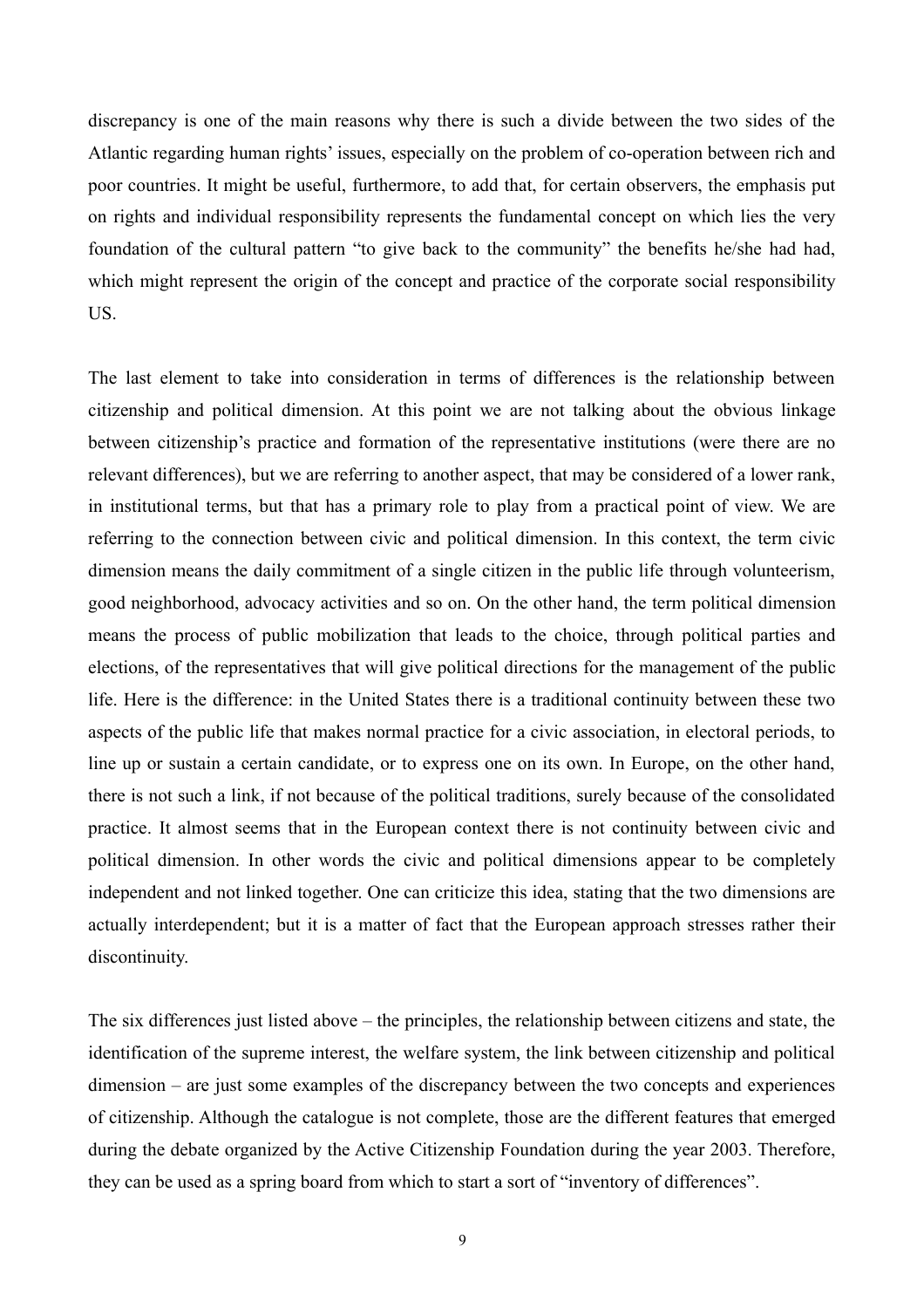A second kind of inventory that emerged by the debate is one that enlists the common challenges. Although starting form two opposite positions, both citizenships have to face common problems that need co-operation in order to get solved.

Seven issues had been identified as extremely important.

The first problem to be faced is the management of the welfare, especially in an environment where the growing demands in term of quality and quantity of the services have to cope with the decreasing availability of resources, whether public or private.

The second issue is represented by the double phenomenon of globalization and localization, which jeopardizes the chances for the states to improve the social and political integration, which is supposed to be the typical outcome of citizenship.

The third challenge is the organization of the immigration fluxes, that are every day bigger and less manageable through the traditional mean of "naturalization" but, nevertheless, unstoppable. This phenomenon needs a new definition of the contents and modes of citizenship's acquisition, even in the context of the global war on terror.

The fourth issue that should be dealt with is the progressive disappearance of the traditional places for citizens' socialization, as the military service, the schools and team sports. In fact, there is a gradual but progressive loss of those social environments where the values can not only be strengthened and transmitted, but also where the social fabric can be produced and re-produced and where the interaction and the values' sharing can produce a positive sum's game.

The fifth problem to be dealt with is the lowering of the political and electoral participation and the growing distrust in the ruling classes. For many years the American situation has been seen as an anomaly because in that system a minority actually elects the President of the United States, while the European systems have been indicated as a virtuous example. Nevertheless, during the last decades the two systems tended to converge on a lower electoral participation and on the clear lack of trust in the governments that, in this way, start to experience a power deficit.

\*\*\*\*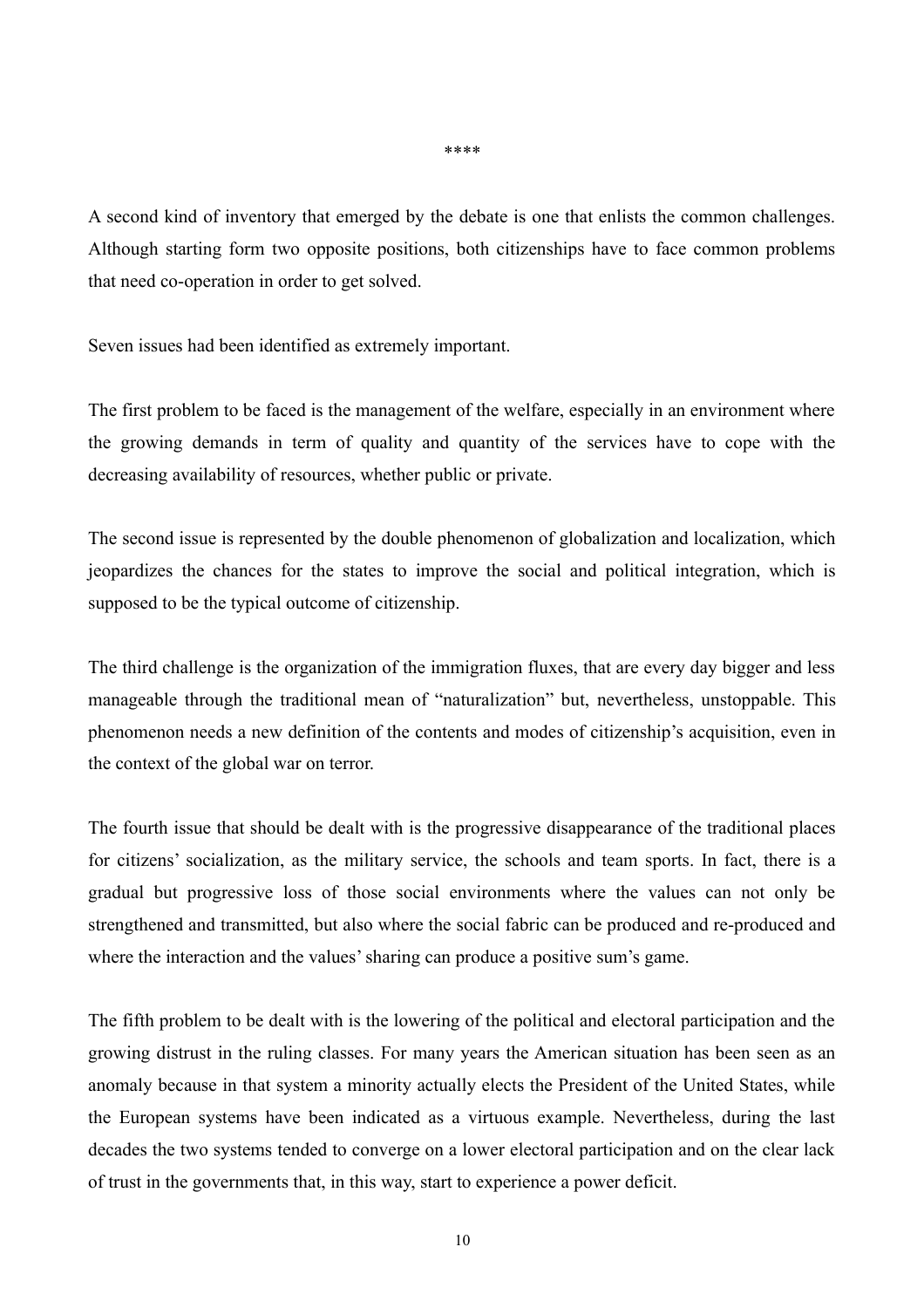The sixth big issue arises mainly from the transformation of the life styles in the contemporary societies. The mutations that involved the availability and use of the time, the changing working and life conditions, and, furthermore, the role of the women, have a direct effect in the participation of the citizens in the public life.

Seventh and last challenge to be faced is represented by the amazing development of the media and information technologies. These changes represent both a risk and an opportunity. The risks can be identified, for example, in the increasing passive attitudes towards the social life due to the overdose of entertainment. Internet, on the other side, represents an opportunity for new form of social activities, for the development of political actions and for a more practical democratic dimension.

\*\*\*\*

To conclude, it is right to devolve a good deal of attention to citizens' activities in the public sphere through volunteering and advocacy, because of its practical relevance. Furthermore, there is no doubt that those organizations have a growing role in the formation and practice of public policy at national and global level, inasmuch to be considered as real actors in the governance as the public and private ones.

Looking both at the European and American experiences we can identify positive and negative phenomena.

From a positive perspective these organizations have the ability to partially fill the gap between society and institutions, enhancing, therefore, the powers of the citizen in the daily public life and, at the same time, addressing the crisis of governance through the mobilization of resources, the production of social trust and the care for common goods.

From a negative prospective, on the other hand, these organizations, both in the United States and in Europe, show a growing tendency to professionalism to the detriment of the participation of the common citizens. Other risks can be identified in the sliding of their operative activities form a political to a legal dimension. The overrepresentation both of extremist sides, quite far away from